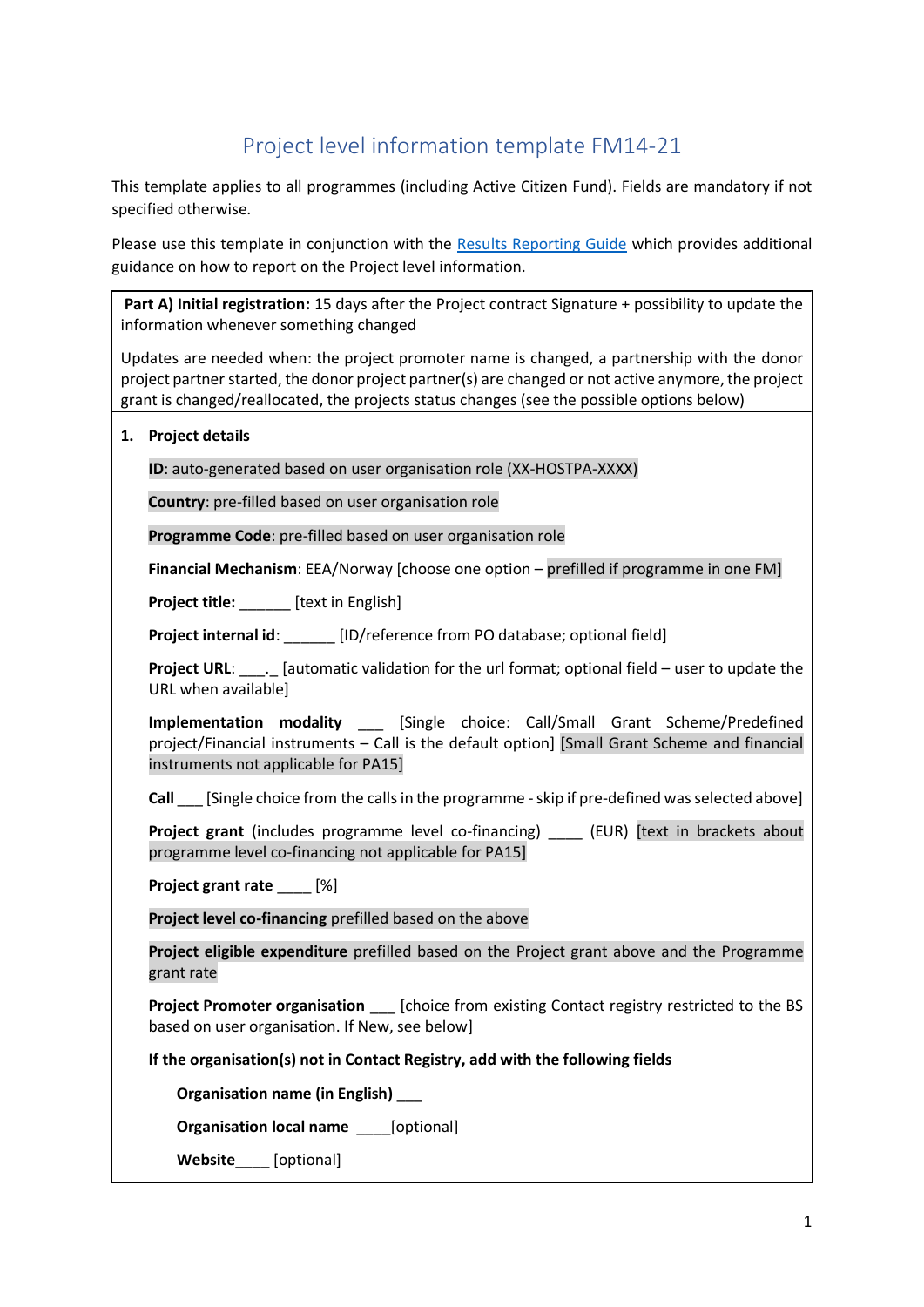| <b>Guide Annex VIII]</b>                                                                                                                                                                         | <b>Organisation classification</b> [Single choice from the list - see the Results Reporting                                                                                           |                                                                             |  |  |  |
|--------------------------------------------------------------------------------------------------------------------------------------------------------------------------------------------------|---------------------------------------------------------------------------------------------------------------------------------------------------------------------------------------|-----------------------------------------------------------------------------|--|--|--|
| Country _____                                                                                                                                                                                    |                                                                                                                                                                                       |                                                                             |  |  |  |
| $City$ <sub>_______</sub>                                                                                                                                                                        |                                                                                                                                                                                       |                                                                             |  |  |  |
|                                                                                                                                                                                                  | <b>E-mail address</b> [mandatory; this e-mail will be used for the bilateral survey carried<br>out by FMO as well as for other communication on this project]                         |                                                                             |  |  |  |
| 2.<br><b>Project partners</b>                                                                                                                                                                    |                                                                                                                                                                                       |                                                                             |  |  |  |
|                                                                                                                                                                                                  | Multiple donor project partners possible. To be registered one by one.                                                                                                                |                                                                             |  |  |  |
|                                                                                                                                                                                                  | Donor Project Partner country __ [choice from Norway/Iceland/Liechtenstein]                                                                                                           |                                                                             |  |  |  |
| <b>Donor Project Partner organisation(s)</b> ______ [choice from existing Contact registry restricted to<br>chosen Donor State. If New, see below + add any additional Donor Project Partner(s)] |                                                                                                                                                                                       |                                                                             |  |  |  |
|                                                                                                                                                                                                  | If the organisation(s) not in Contact Registry, add with the following fields                                                                                                         |                                                                             |  |  |  |
| Organisation name (in English) ___                                                                                                                                                               |                                                                                                                                                                                       |                                                                             |  |  |  |
|                                                                                                                                                                                                  | <b>Organisation local name</b> [optional]                                                                                                                                             |                                                                             |  |  |  |
| Website [optional]                                                                                                                                                                               |                                                                                                                                                                                       |                                                                             |  |  |  |
| <b>Guide Annex III]</b>                                                                                                                                                                          | <b>Organisation classification</b> [Single choice from the list – see the Results Reporting                                                                                           |                                                                             |  |  |  |
|                                                                                                                                                                                                  | <b>Country</b> ______ [single choice from Donor States list]                                                                                                                          |                                                                             |  |  |  |
|                                                                                                                                                                                                  |                                                                                                                                                                                       |                                                                             |  |  |  |
|                                                                                                                                                                                                  | <b>E-mail address</b> [mandatory; this e-mail will be used for the bilateral survey carried<br>out by FMO as well as for other communication on this project]                         |                                                                             |  |  |  |
| organisations? Yes/No                                                                                                                                                                            | Are there any other partners involved in the project (Beneficiary State or international                                                                                              |                                                                             |  |  |  |
|                                                                                                                                                                                                  | (If Yes before) Provide the following details about the other partners [insert one row for each<br>partner. Note: these organisations will not be registered in the Contact registry] |                                                                             |  |  |  |
| <b>Country</b> [single choice from<br>all countries except Donor<br>States]                                                                                                                      | Organisation name (in<br>English) [text]                                                                                                                                              | classification<br>Organisation<br>[single choice from a predefined<br>list] |  |  |  |
| 1.                                                                                                                                                                                               | 1.                                                                                                                                                                                    | 1.                                                                          |  |  |  |
|                                                                                                                                                                                                  |                                                                                                                                                                                       |                                                                             |  |  |  |
|                                                                                                                                                                                                  |                                                                                                                                                                                       |                                                                             |  |  |  |
| 3.<br><b>Project content</b>                                                                                                                                                                     |                                                                                                                                                                                       |                                                                             |  |  |  |
| Project outcome(s): prefilled if one Outcome (excl. Bilateral Outcome) in the selected                                                                                                           |                                                                                                                                                                                       |                                                                             |  |  |  |
| Programme / multiple choice if there are multiple outcomes in the selected Programme                                                                                                             |                                                                                                                                                                                       |                                                                             |  |  |  |
| <b>Project output(s):</b> multiple choice from the outputs in the selected outcome(s)                                                                                                            |                                                                                                                                                                                       |                                                                             |  |  |  |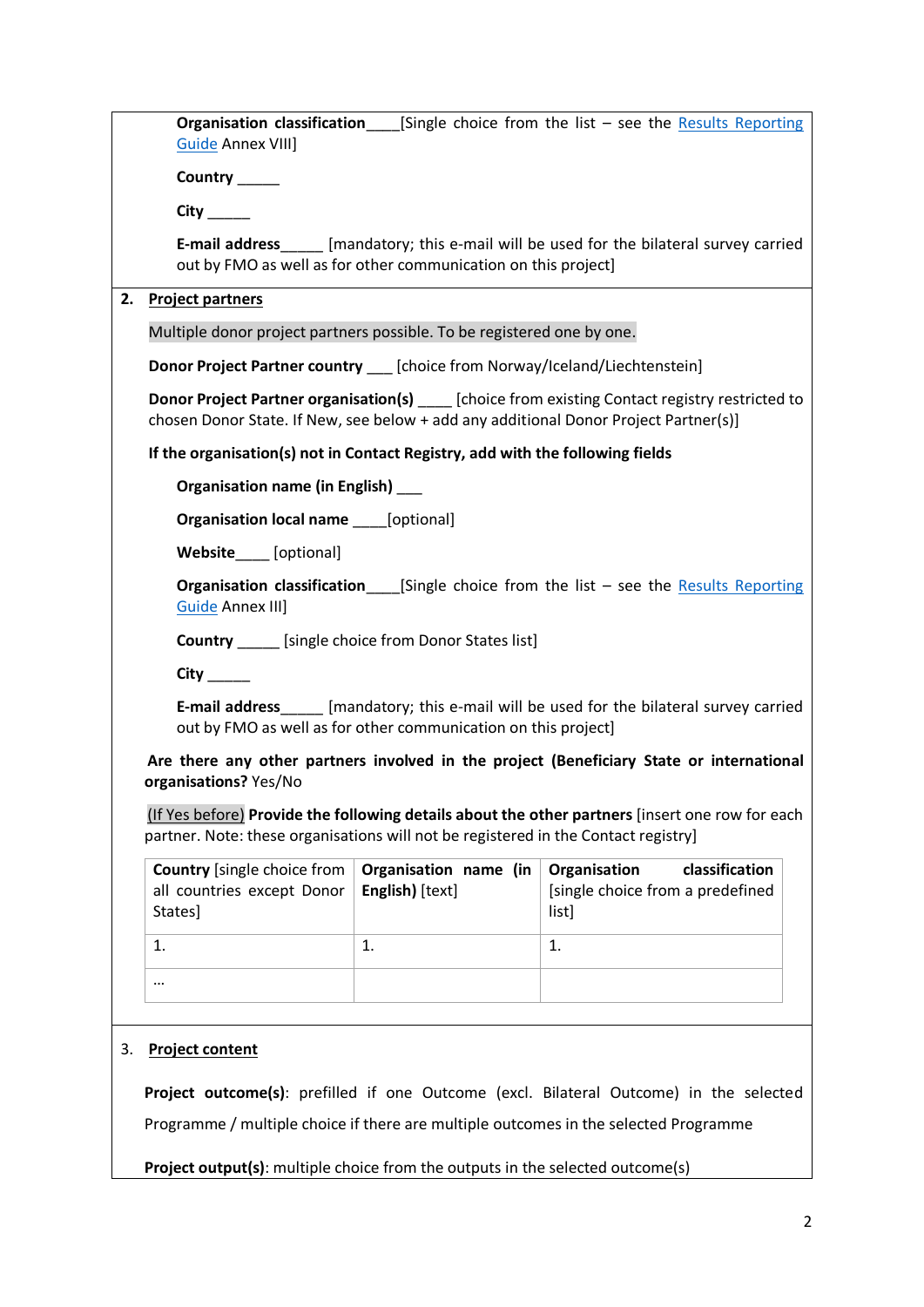# **Project description summary** [text, less than 2000 characters]

*Why is the project needed? Which situation or problem does the project aim to address? (provide reference to evidence, include reference to the relevant laws or policies, where relevant)*

*How will the project address these challenges? (please summarize the main activities and deliverables planned to address these challenges)*

*What does the project plan to achieve?* 

*Who is expected to benefit from this project and how will they benefit?* 

*For each donor project partner or other project partner: what added value is the partnership expected to bring to the project?* 

## *Tips:*

*Aim to write the summary as clearly as possible. Things to keep in mind:*

- *Avoid jargon, technical terms and abbreviations. Keep your sentences short and to the point. The summaries will be published publicly and should be understandable to the general public.* 
	- o *Don't: "The project explores how to implement the provision of fundamental services to involuntary undomiciled individuals."*
	- o *Do: "The project explores how to provide health care and other social services to homeless people."*
- *Avoid passive sentences wherever possible. Be direct.* 
	- o *Don´t: "A study will be conducted"*
	- o *Do: "The project includes a study" or "We will conduct a study"*

**Project sector code** [Single choice from the list – see the [Results Reporting Guide](https://eeagrants.org/Media/Files/Toolbox/Toolbox-2014-2021/EEA-and-Norway-Grants-Results-Reporting-Guide-14-21) Annex III; If multiple sectors are applicable, please choose the most relevant for the project]

(Only PA03) **Project type** Preparatory visits/ mobility / institutional cooperation [Single choice]

(Only PA02) **Research type** Basic research/Applied research [multiple answer]

(Only PA02) **Research discipline** [Multiple choice from the list – see th[e Results Reporting Guide](https://eeagrants.org/Media/Files/Toolbox/Toolbox-2014-2021/EEA-and-Norway-Grants-Results-Reporting-Guide-14-21) Annex VII]

(Only PA12) **Estimated CO<sup>2</sup> emissions reductions/year contracted:** \_\_\_\_\_\_ [number]

(Only PA15 and Outcome not Capacity building) **If the project has earmarked funds for capacity building, please specify the amount**: \_\_\_(EUR)

(if Outcome=Capacity building, this amount is pre-filled with the Project Grant reported in section 1. Project details)

Project target group: multiple choice maxim 3 from the list provided in the Results Reporting [Guide](https://eeagrants.org/Media/Files/Toolbox/Toolbox-2014-2021/EEA-and-Norway-Grants-Results-Reporting-Guide-14-21) Annex II

| <b>End Beneficiary</b> | (Corresponding) Intermediary (if any) |  |
|------------------------|---------------------------------------|--|
|                        |                                       |  |
|                        |                                       |  |
|                        |                                       |  |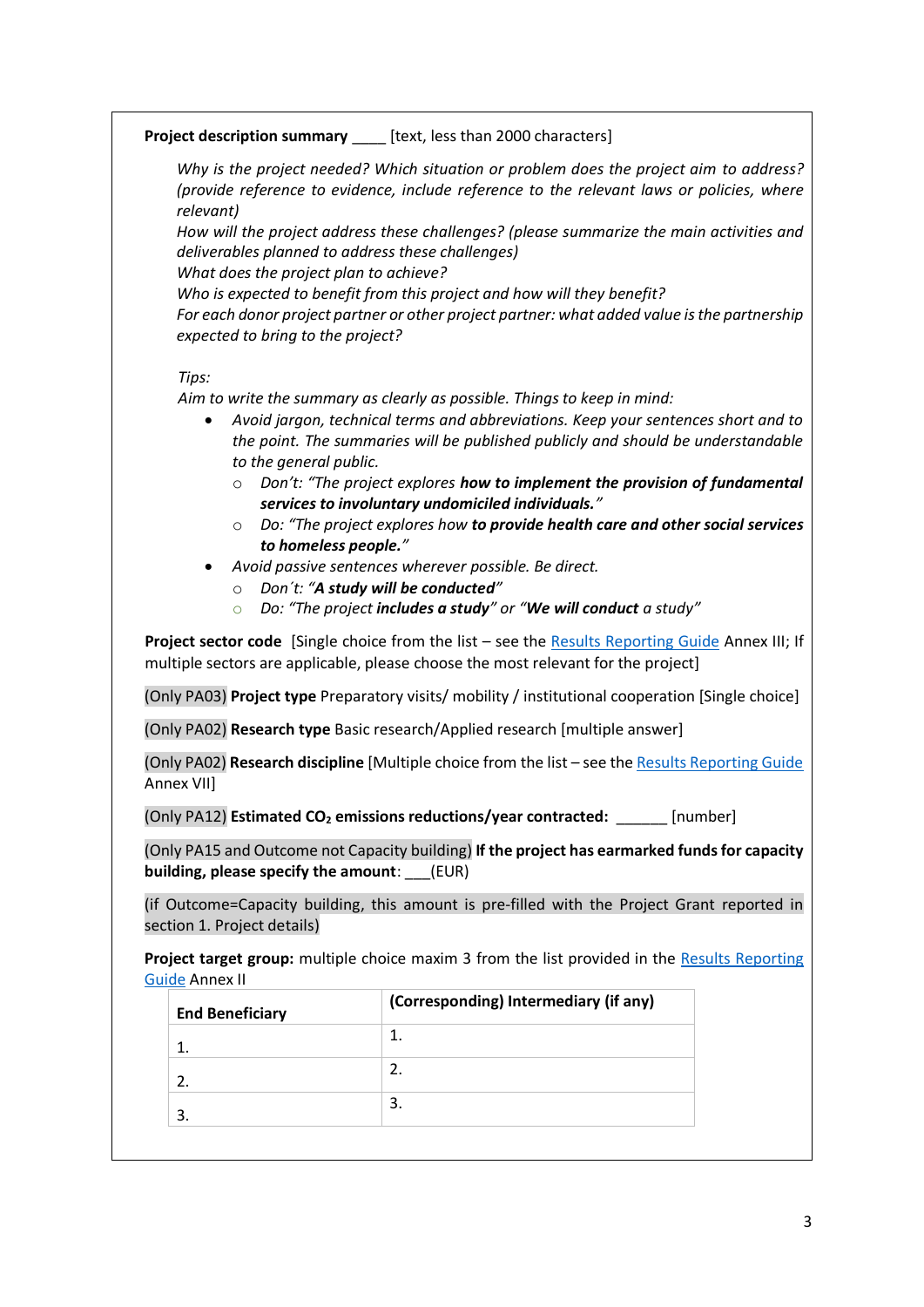|    | Policy markers [single choice from Non-applicable/Relevant/Fundamental - see guidance in the                                                                                    |  |  |  |  |  |
|----|---------------------------------------------------------------------------------------------------------------------------------------------------------------------------------|--|--|--|--|--|
|    | <b>Results Reporting Guide]</b>                                                                                                                                                 |  |  |  |  |  |
|    | a. Gender equality                                                                                                                                                              |  |  |  |  |  |
|    | b. Roma inclusion and empowerment                                                                                                                                               |  |  |  |  |  |
|    | c. Social inclusion of vulnerable groups other than Roma                                                                                                                        |  |  |  |  |  |
|    | d. Anti-discrimination                                                                                                                                                          |  |  |  |  |  |
|    | e. Transparency and anti-corruption                                                                                                                                             |  |  |  |  |  |
|    | <b>Project location</b> [single choice from NUTS list; see Results Reporting Guide p.20]                                                                                        |  |  |  |  |  |
| 4. | <b>Project timeline</b>                                                                                                                                                         |  |  |  |  |  |
|    | Project signature date __/__/___                                                                                                                                                |  |  |  |  |  |
|    | <b>Project eligibility end date</b> $\angle$ $\angle$ $\angle$ $\angle$ [according to the project contract]                                                                     |  |  |  |  |  |
|    | Project contract status ____[single choice: Signed/Terminated/Partially completed/Completed<br>(by default Signed)                                                              |  |  |  |  |  |
|    | 5. Bilateral summary                                                                                                                                                            |  |  |  |  |  |
|    | (only if there is at least one donor project partner registered in the section 2. Project Partners)                                                                             |  |  |  |  |  |
|    | What level of involvement do you foresee for your donor project partner(s)? [Multiple choice<br>list - if multiple donor project partners provide the overall perspective]      |  |  |  |  |  |
|    | Attend events in our project<br>$\circ$                                                                                                                                         |  |  |  |  |  |
|    | Contribute with presentations and/or input to events<br>$\circ$                                                                                                                 |  |  |  |  |  |
|    | Provide capacity building in our project (in the form of training, etc.)<br>O                                                                                                   |  |  |  |  |  |
|    | Work with us to find common solutions to shared challenges in the project<br>$\circ$                                                                                            |  |  |  |  |  |
|    | Other<br>$\circ$                                                                                                                                                                |  |  |  |  |  |
|    | How was the cooperation established? [Multiple choice list $-$ if multiple donor project partners<br>provide the overall perspective]                                           |  |  |  |  |  |
|    | Previous cooperation<br>$\circ$                                                                                                                                                 |  |  |  |  |  |
|    | Match making event under the Programme<br>O                                                                                                                                     |  |  |  |  |  |
|    | Programme operator/ Fund operator<br>O                                                                                                                                          |  |  |  |  |  |
|    | Direct assistance by Donor Programme Partner or Donor Contact Point<br>O                                                                                                        |  |  |  |  |  |
|    | Search in the partnership database (Innovation Norway database, Norwegian<br>$\circ$                                                                                            |  |  |  |  |  |
|    | Helsinki Committee, others)                                                                                                                                                     |  |  |  |  |  |
|    | Embassy assistance<br>O                                                                                                                                                         |  |  |  |  |  |
|    | Independent search for partner<br>O                                                                                                                                             |  |  |  |  |  |
|    | Other<br>$\circ$                                                                                                                                                                |  |  |  |  |  |
|    | (Not applicable for PA15) Estimated amount for each donor project partner [EUR - provide<br>figure for each donor project partner registered before; use N/A if not applicable] |  |  |  |  |  |

4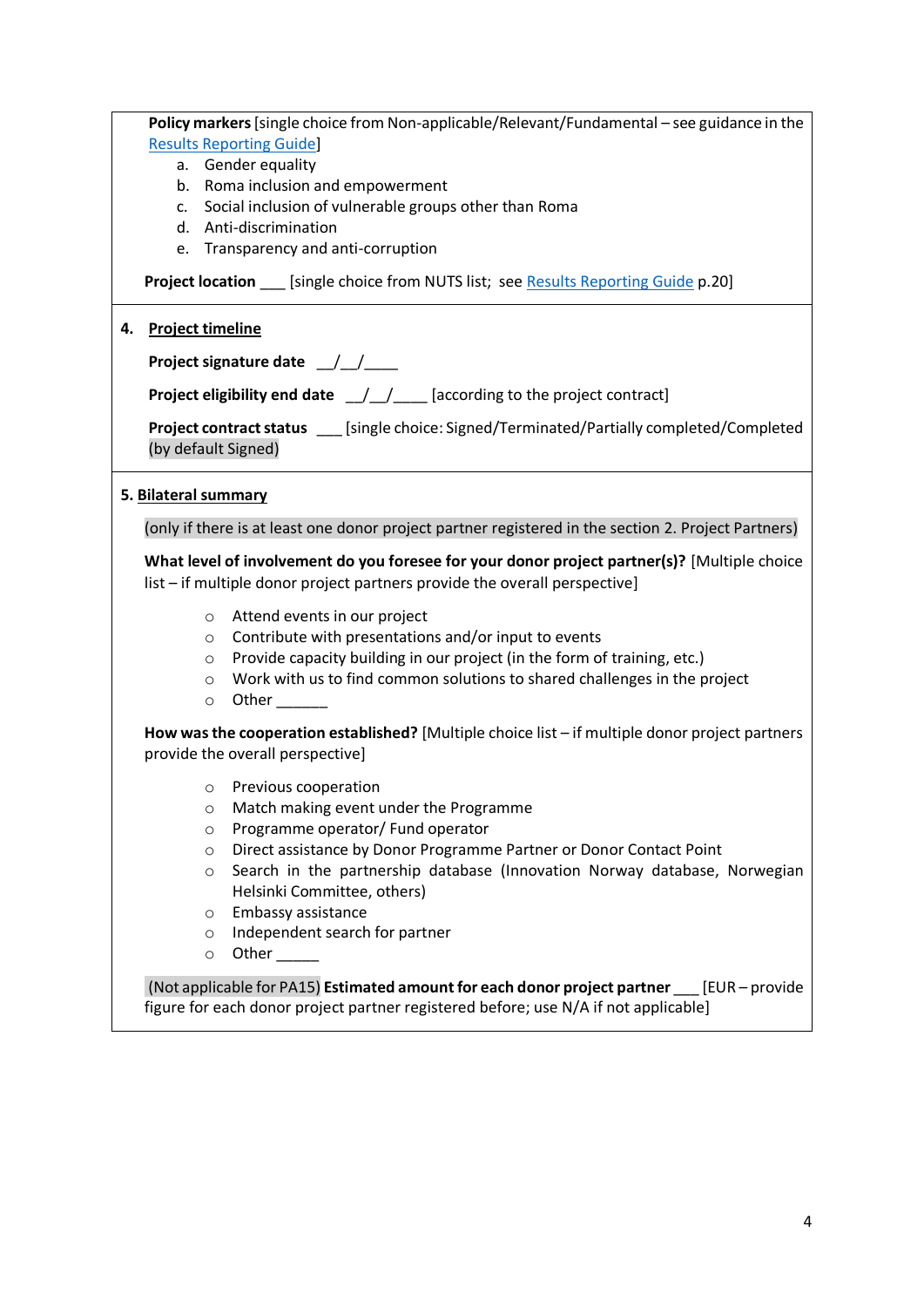**Part B) Final registration:** 15 days after the final Project report is finalised. Triggered by the update on Project status from Signed to any of the other options.

**1. Project finalisation details**

**Activities completed end date:** \_\_/\_\_/\_\_\_\_

**Final project grant** pre-filled [based on the amount paid to the project in all IFRs]

**Final project eligible expenditure** \_\_\_\_ [EUR]

(Only if there was a donor project partner initially registered) **Amount for each donor project partner** (EUR) [provide figure per each donor project partner; use N/A if not applicable]

(if status=terminated/partially completed) **Reason for termination/ partial completion** \_\_\_ [text]

(if status=terminated/partially completed) **Were any results achieved?** Yes/No (if No: skip the next section Project results)

## **2. Project results**

**Results summary**\_\_\_\_ [text, less than 2500 characters]

*First, explain why the project was needed (describe the challenges the project set out to address).*

*Second, give a short summary of what you did in the project (which activities were implemented, products were delivered, services were established, etc.). Why were these activities, products and/or services, etc. important?*

*Third, describe the main results of the project, including any unintended results. What difference has the project made for its end beneficiaries? How has the situation improved as a result of the project? Use facts and figures to support your explanation.* 

*Finally, explain what the importance of the project has been (why does it matter that it achieved its results/was successful), making sure to consider the expected long-term impact.*

#### *Tips:*

*Aim to write the summary as clearly as possible. Things to keep in mind:*

- *Avoid jargon, technical terms and abbreviations. Keep your sentences short and to the point. The summaries will be published publicly and should be understandable to the general public.* 
	- o *Don't: "The project explored how to implement the provision of fundamental services to involuntary undomiciled individuals."*
	- o *Do: "The project explored how to provide health care and other social services to homeless people."*
- *Avoid passive sentences wherever possible. Be direct.* 
	- o *Don´t: "A study was conducted"*
	- o *Do: "The project includes a study" or "We conducted a study"*

# **Good practice** Yes/No

*A "good practice" project is a project that fulfils at least one of the following criteria:*

- *has contributed to significant changes for the end beneficiaries*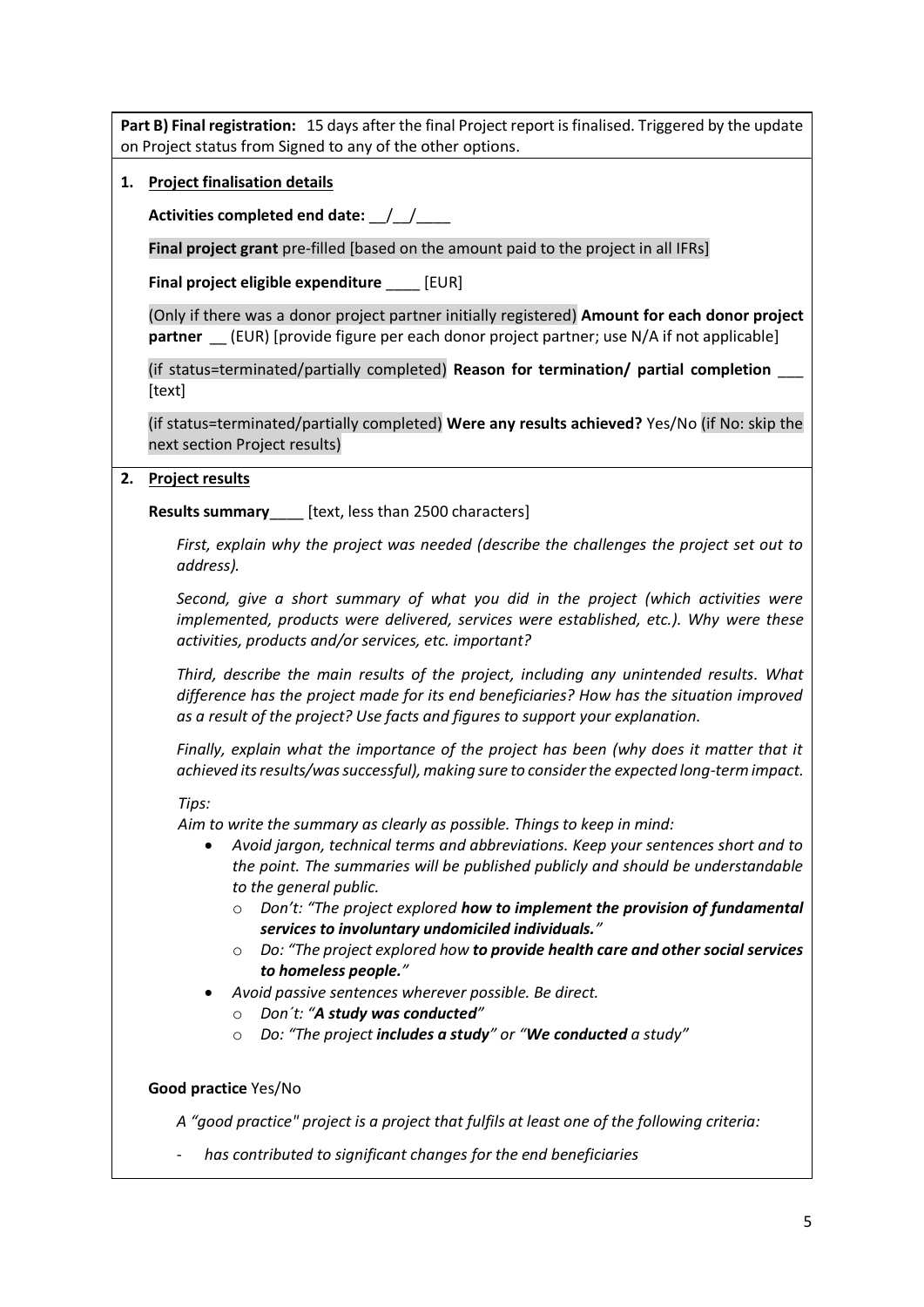- *has used innovative methods*
- *has won an award*

**To what extent are the positive effects of the project likely to continue after the funding period?** [Single choice]

- $\circ$  not likely to continue beyond the funding period (e.g. continued funding is not foreseen, or the project's results are not sustainable for other reasons)
- o are likely to continue beyond the funding period /
- o are sustainable and will continue beyond the funding period

(only if there is at least one donor project partner registered) **Bilateralresults summary**\_\_\_ [text – less than 2000 characters]

*Provide a short summary of how the project benefitted from having a donor project partner: what difference having a bilateral partner did make? Why was it important to have a donor project partner in the project?* 

*Describe the main results from a bilateral level (were there any shared results, did the collaboration lead to improve knowledge and understanding, has the partnership(s) led to any wider effects?)* 

*Finally, please explain if there any plans to continue the bilateral collaboration?*

#### *Tips:*

*Aim to write the summary as clearly as possible. Things to keep in mind:*

- *Avoid jargon, technical terms and abbreviations. Keep your sentences short and to the point. The summaries will be published publicly and should be understandable to the general public.* 
	- o *Don't: "The project explores how to implement the provision of fundamental services to involuntary undomiciled individuals."*
	- o *Do: "The project explores how to provide health care and other social services to homeless people."*
- *Avoid passive sentences wherever possible. Be direct.* 
	- o *Don´t: "A study will be conducted"*
	- o *Do: "The project includes a study" or "We will conduct a study"*

(only if there is at least one donor project partner registered) **How did the project contribute to strengthening bilateral relations?** Multiple choice list

- o Achieved shared results (e.g. solved a particular issue through sharing experience, knowledge, know-how or working together for joint results)
- o Improved knowledge and mutual understanding developed between entities involved
- $\circ$  The bilateral collaboration generated broader interest in our project from our stakeholders
- $\circ$  The bilateral collaboration had wider effects beyond the project (e.g. our results are being used in other contexts, or we are working together on other issues now)
- o The bilateral collaboration extended to the regional and/or European level (towards EU and its institutions)
- o The bilateral collaboration led to increased visibility (e.g. media coverage in connection with bilateral activity)
- $\circ$  Other